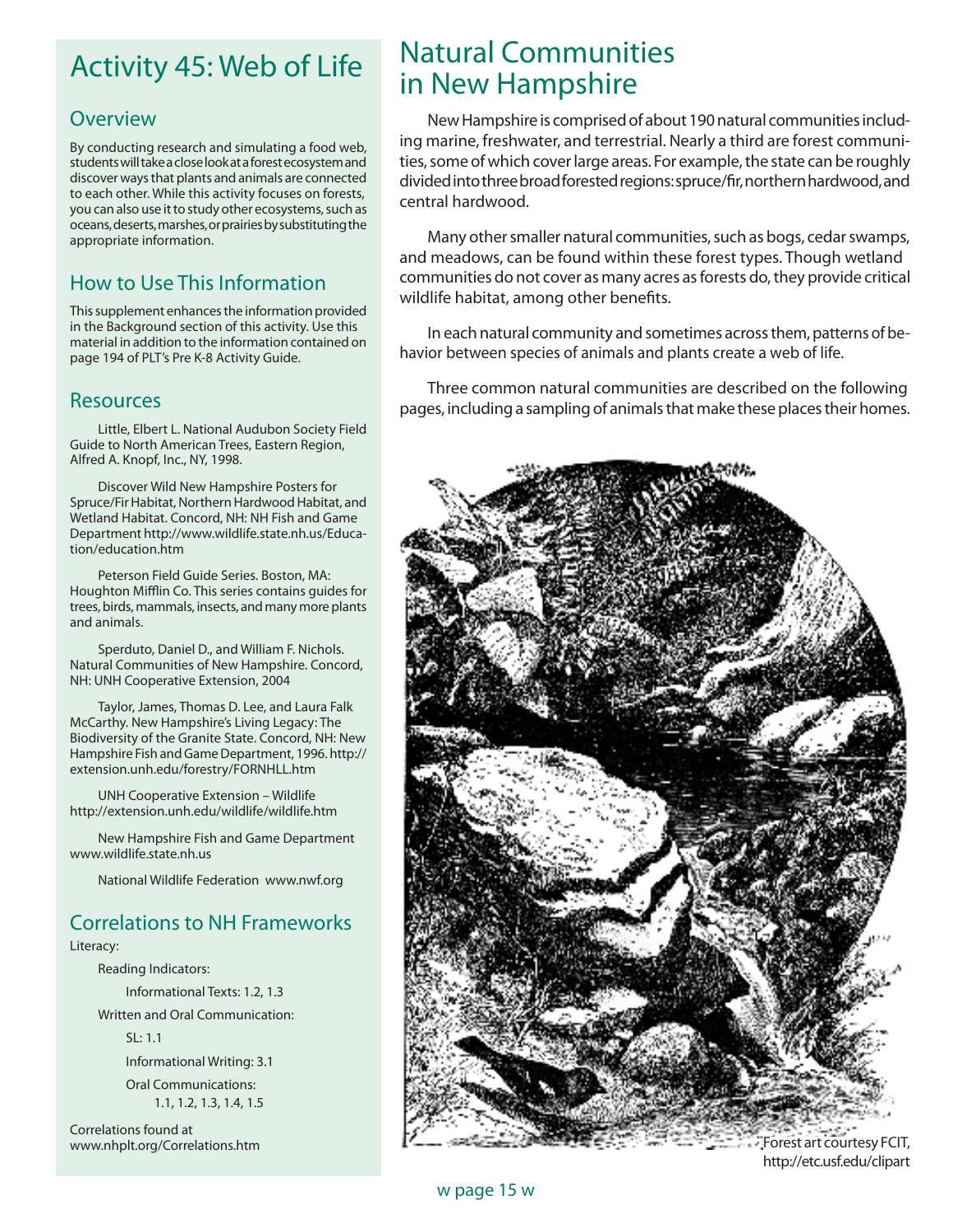# Spruce/Fir Habitat

This community is found in the White Mountain and New Hampshire Upland areas at mid to high elevations, or approximately 2,500 to 4,800 feet in elevation. The dominant trees are red spruce and balsam fir, with sugar maple, yellow birch, and American beech interspersed. Other tree species found in the spruce/fir forest include paper birch, white pine, and eastern hemlock.

#### downy woodpecker

 Art of various habitat animals courtesy FCIT, http://etc.usf.edu/clipart



| <b>Common Name</b>    | <b>Scientific Name</b>   | Predator                                               | Prey/food                                                          |
|-----------------------|--------------------------|--------------------------------------------------------|--------------------------------------------------------------------|
| downy woodpecker      | picoides pubescens       | owls, peregrine falcons                                | beetle larvae, ants, weevils,<br>caterpillars                      |
| moose                 | alces alces              | humans                                                 | leaves, twigs and shoots of<br>trees and shrubs                    |
| gray fox              | urocyon cinereoargenteus | bobcats, humans                                        | cottontail rabbits, mice,<br>voles, birds, plants                  |
| red squirrel          | tamiasciurus hudsonicus  | weasels, hawks, foxes, bobcat                          | pine seeds, acorns, beech-<br>nuts, berries, young birds,<br>fungi |
| great horned owl      | bubo virginianus         | raccoons, fishers and ravens<br>prey on nestlings      | rodents, rabbits, skunks,<br>birds, porcupines (occasion-<br>ally) |
| white-footed mouse    | peromyscus leucopus      | gray fox, great horned owl                             | nuts, seeds, fruits, beetles,<br>caterpillars, other insects       |
| ladybug               | coccinella species       | unpalatable to predators                               | aphids                                                             |
| snowshoe hare         | lepus americanus         | weasels, foxes, minks, owls,<br>hawks, bobcats, lynxes | grasses, berries, coniferbuds,<br>bark of aspen, alder, willow     |
| red-backed salamander | plethodon cinereus       | various mammals and snakes                             | insects, other invertebrates                                       |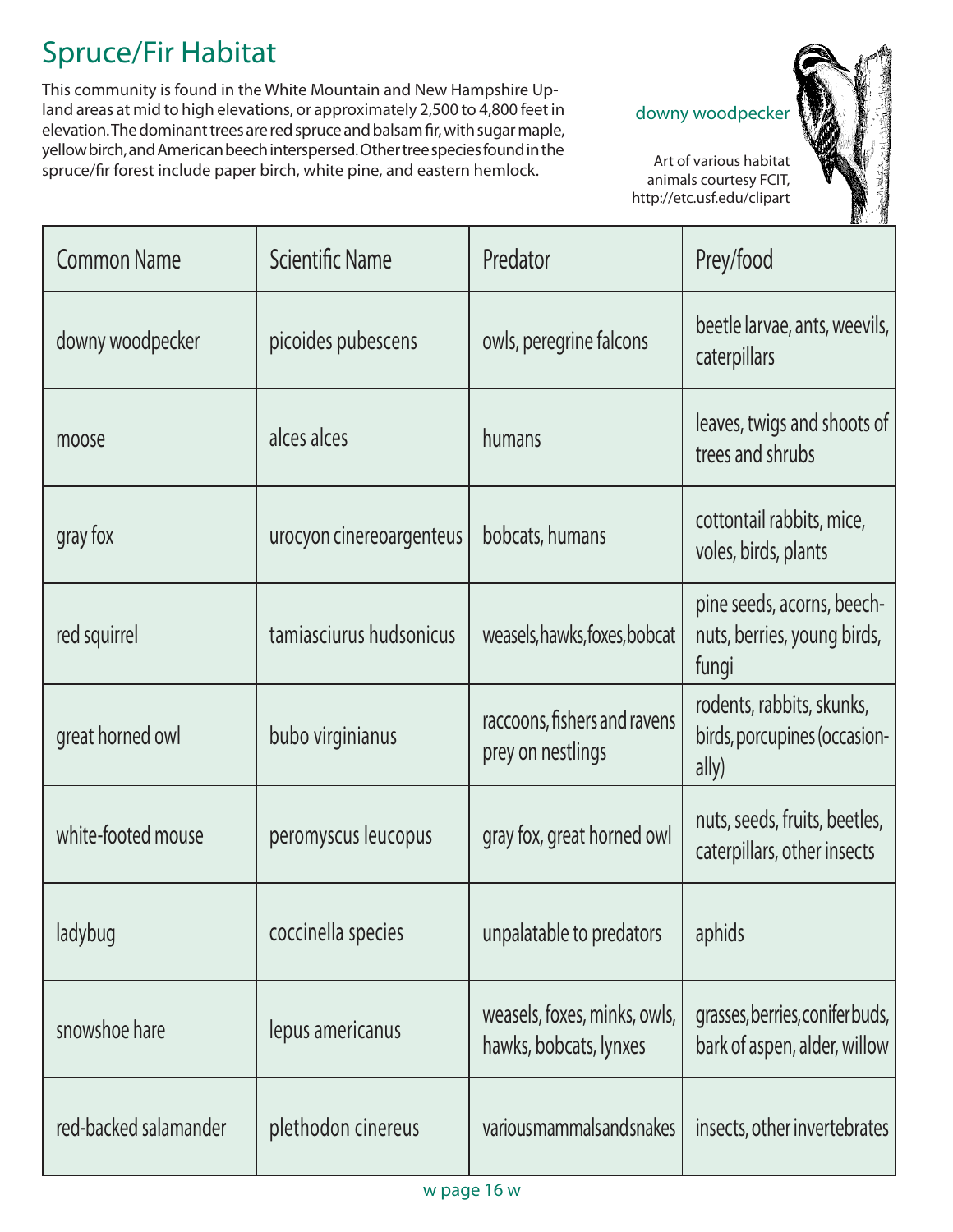## Northern Hardwood Habitat

These forests are a mix of primarily sugar maple, yellow birch, and American beech. They are generally found in central New Hampshire between 1,000 to 2,500 feet elevation. Covering the ground below the trees are a variety of wildflowers and ferns.



porcupine

| <b>Common Name</b>                                     | <b>Scientific Name</b> | Predator                                    | Prey/Food                                                                               |
|--------------------------------------------------------|------------------------|---------------------------------------------|-----------------------------------------------------------------------------------------|
| black bear                                             | ursus americanus       | humans                                      | deer, fish, mice, porcu-<br>pines, rabbits, wood-<br>chucks, fruit                      |
| porcupine                                              | erethizon dorsatum     | bears, bobcats, foxes                       | bark, buds, twigs, fruits,<br>leaves, nuts                                              |
| eastern chipmunk                                       | tamias striatus        | long-tailed weasel, hawks,<br>foxes, bobcat | acorns, hickory nuts,<br>seeds, slugs, snails                                           |
| white-breasted nuthatch                                | sitta carolinensis     | owls, peregrine falcons                     | insects, spiders and their<br>eggs, nuts, acorns, small<br>fruits, large seeds, berries |
| striped skunk                                          | mephitis mephitis      | great horned owl                            | plants, insects, grubs,<br>small mammals, eggs of<br>nesting birds, amphibians          |
| spring peeper                                          | hyla crucifer          | skunks                                      | insects                                                                                 |
| northernred-bellied snake   storeria occipitom aculata |                        | broad-wingedhawk, long-<br>tailed weasel    | slugs, snails, earthworms                                                               |
| american woodcock                                      | scolopax minor         | humans                                      | earthworms                                                                              |
| black-capped chickadee                                 | parus atricapillus     | owls, peregrine falcons                     | insect eggs and larvae,<br>spiders, ants, seeds, wild<br>fruits                         |